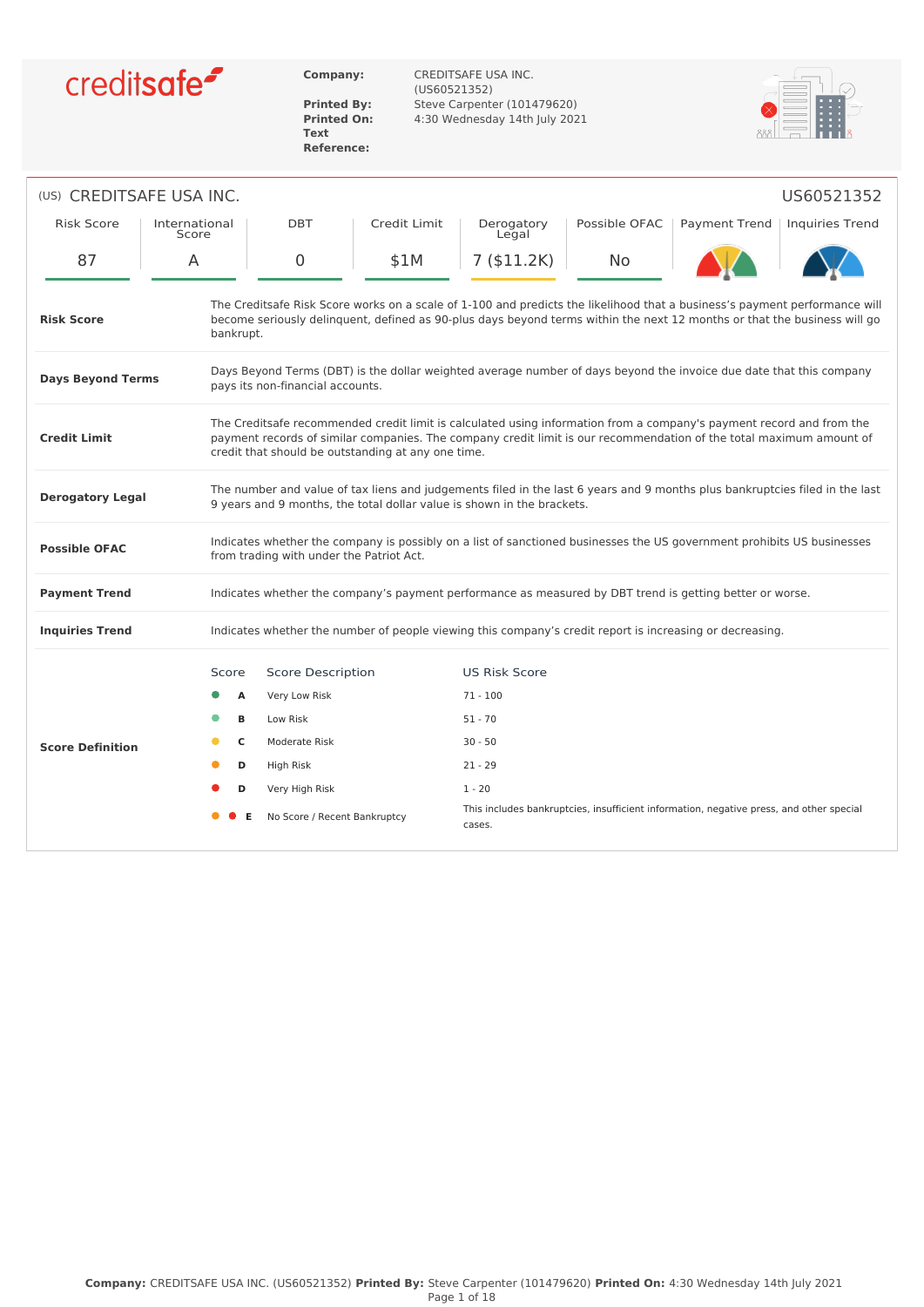|                        | Score                                                   | <b>Score Description</b>                                                                                                                                 |
|------------------------|---------------------------------------------------------|----------------------------------------------------------------------------------------------------------------------------------------------------------|
|                        | <b>Insufficient Information</b>                         | Applies to companies that have less than 2 of the following fields populated (Employee Range, Annual Sales<br>Amount, Years in Business, SIC) and no DBT |
|                        | <b>Recent Bankruptcy on</b><br>File                     | Applies to companies that have a bankruptcy with a filing date in the last 24 months                                                                     |
|                        | <b>Bankruptcy on File</b>                               | Applies to companies that have a bankruptcy with a filing date older than 24 months and company activity status<br>is Inactive                           |
| <b>Not Rated Score</b> | <b>Ultimate Holding</b><br><b>Company is Bankrupt</b>   | Companies Ultimate holding Company is bankrupt                                                                                                           |
| <b>Definitions</b>     | <b>Out of Business</b>                                  | Companies confirmed as being closed                                                                                                                      |
|                        | <b>Negative Press</b>                                   | Companies showing signs of deterioration based on press releases and/or other available information                                                      |
|                        | <b>Unable to Confirm</b><br><b>Existence</b>            | Companies who are not registered with the Secretary of State and/or we are unable to confirm existence via other<br>available information sources        |
|                        | <b>Company SBA loan in</b><br><b>Charged-Off status</b> | This company's SBA loan has been reported as being in Charged Off Status. Because of this, the rating and limit<br>on this company has been suspended.   |
|                        | <b>Suspended Rating</b>                                 | Company requires further investigation due to a number of anomalies that have raised concerns.                                                           |
|                        | Reported victim of<br>fraudulent activity               | This company has reported being a victim of identity theft and / or fraud                                                                                |

# Summary

| Key Information           |                                  | Contact Information          |                                                |
|---------------------------|----------------------------------|------------------------------|------------------------------------------------|
| Company Name              | CREDITSAFE USA INC.              | Address                      | 4635 CRACKERSPORT ROAD, ALLENTOWN,<br>PA 18104 |
| Other Legal Name          | CREDITSAFE USA INC.              |                              | view on map                                    |
| Charter Number            | 1294686                          | Location Type                | Headquarters                                   |
| <b>Establishment Date</b> | 05/18/2012                       | Website                      | creditsafe.com                                 |
| Company Type              | Corporation                      | Phone Number                 | (855) 551-6903                                 |
| <b>SIC Description</b>    | <b>CREDIT REPORTING SERVICES</b> | Corporate Primary<br>Address | 4635 CRACKERSPORT RD. ALLENTOWN. PA.<br>18104  |



### Group Information

| Ultimate Holding Company |         |             |       |            |              |             |  |  |
|--------------------------|---------|-------------|-------|------------|--------------|-------------|--|--|
| Company Name             | Country | Safe Number | Score | <b>DBT</b> | Credit Limit | Legal Count |  |  |
| <b>CARAGANA BV</b>       | (NL)    | WY10005567  | N/A   | N/A        | N/A          | N/A         |  |  |
| <b>Holding Company</b>   |         |             |       |            |              |             |  |  |
| Company Name             | Country | Safe Number | Score | <b>DBT</b> | Credit Limit | Legal Count |  |  |
|                          |         |             |       |            |              |             |  |  |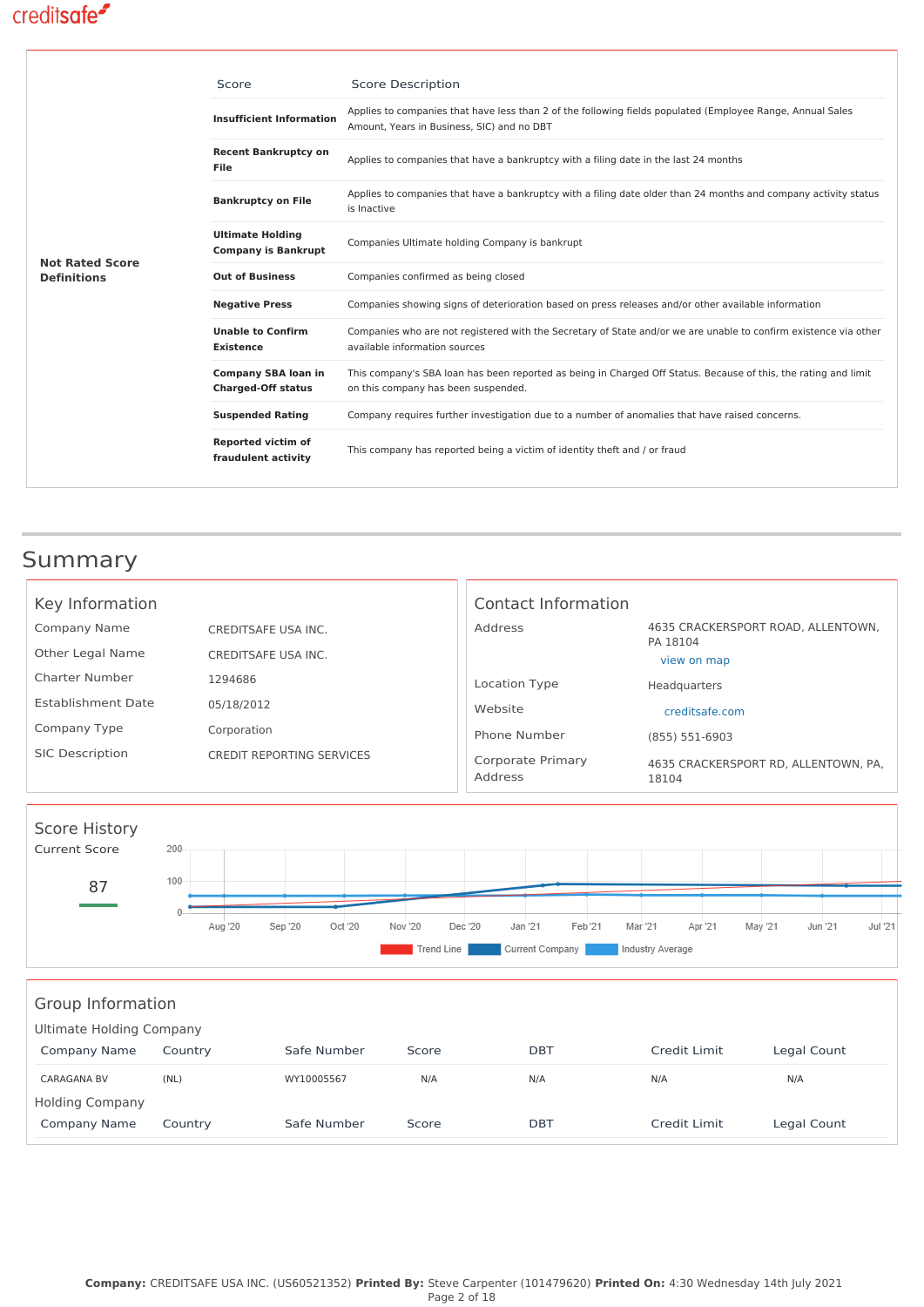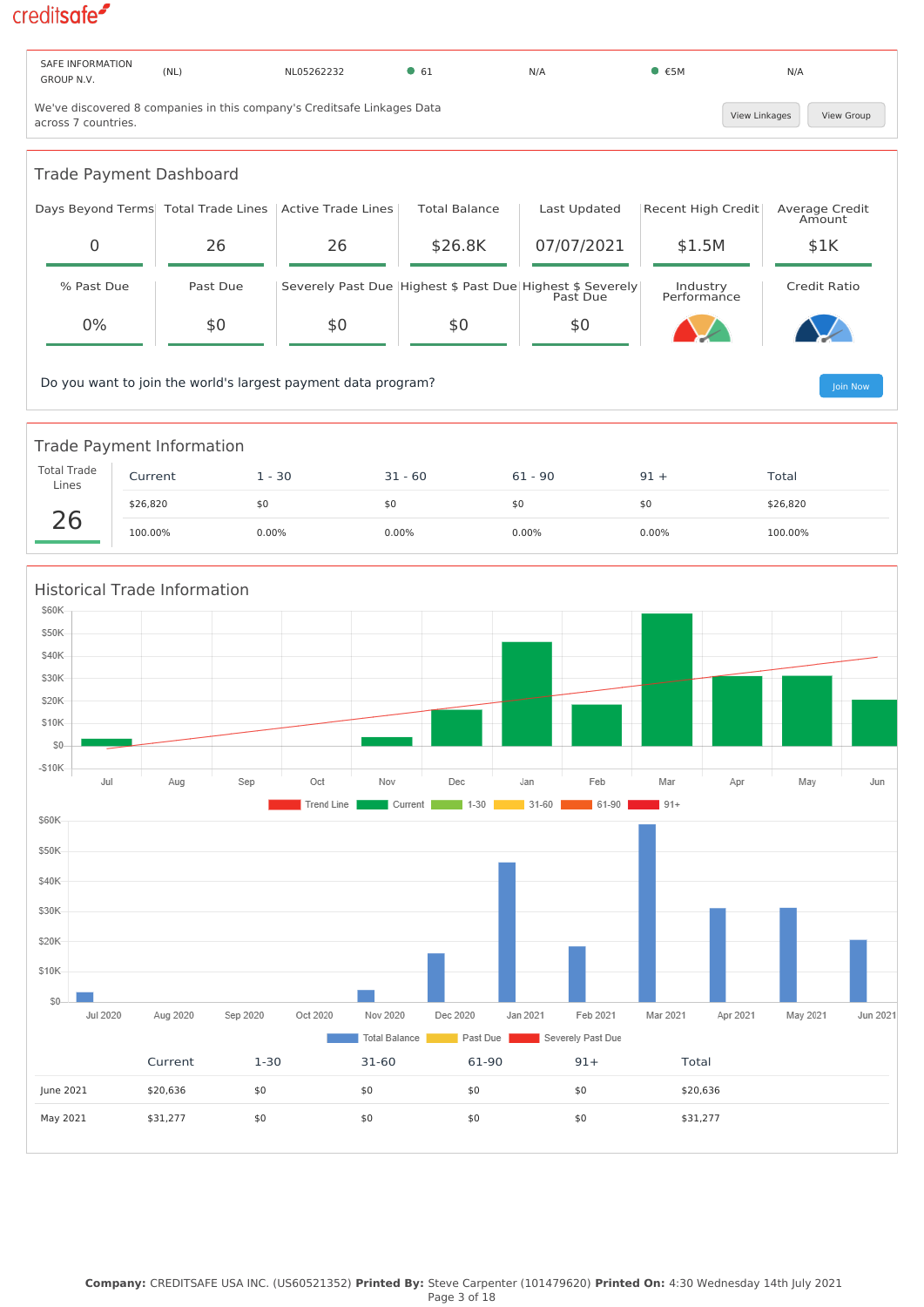| April 2021       | \$31,152 | \$0 | \$0 | \$0 | \$0 | \$31,152 |
|------------------|----------|-----|-----|-----|-----|----------|
| March 2021       | \$58,965 | \$0 | \$0 | \$0 | \$0 | \$58,965 |
| February 2021    | \$18,470 | \$0 | \$0 | \$0 | \$0 | \$18,470 |
| January 2021     | \$46,334 | \$0 | \$0 | \$0 | \$0 | \$46,334 |
| December 2020    | \$16,159 | \$0 | \$0 | \$0 | \$0 | \$16,159 |
| November 2020    | \$4,003  | \$0 | \$0 | \$0 | \$0 | \$4,003  |
| October 2020     | \$0      | \$0 | \$0 | \$0 | \$0 | \$0      |
| September 2020   | \$0      | \$0 | \$0 | \$0 | \$0 | \$0      |
| August 2020      | \$0      | \$0 | \$0 | \$0 | \$0 | \$0      |
| <b>July 2020</b> | \$3,270  | \$0 | \$0 | \$0 | \$0 | \$3,270  |

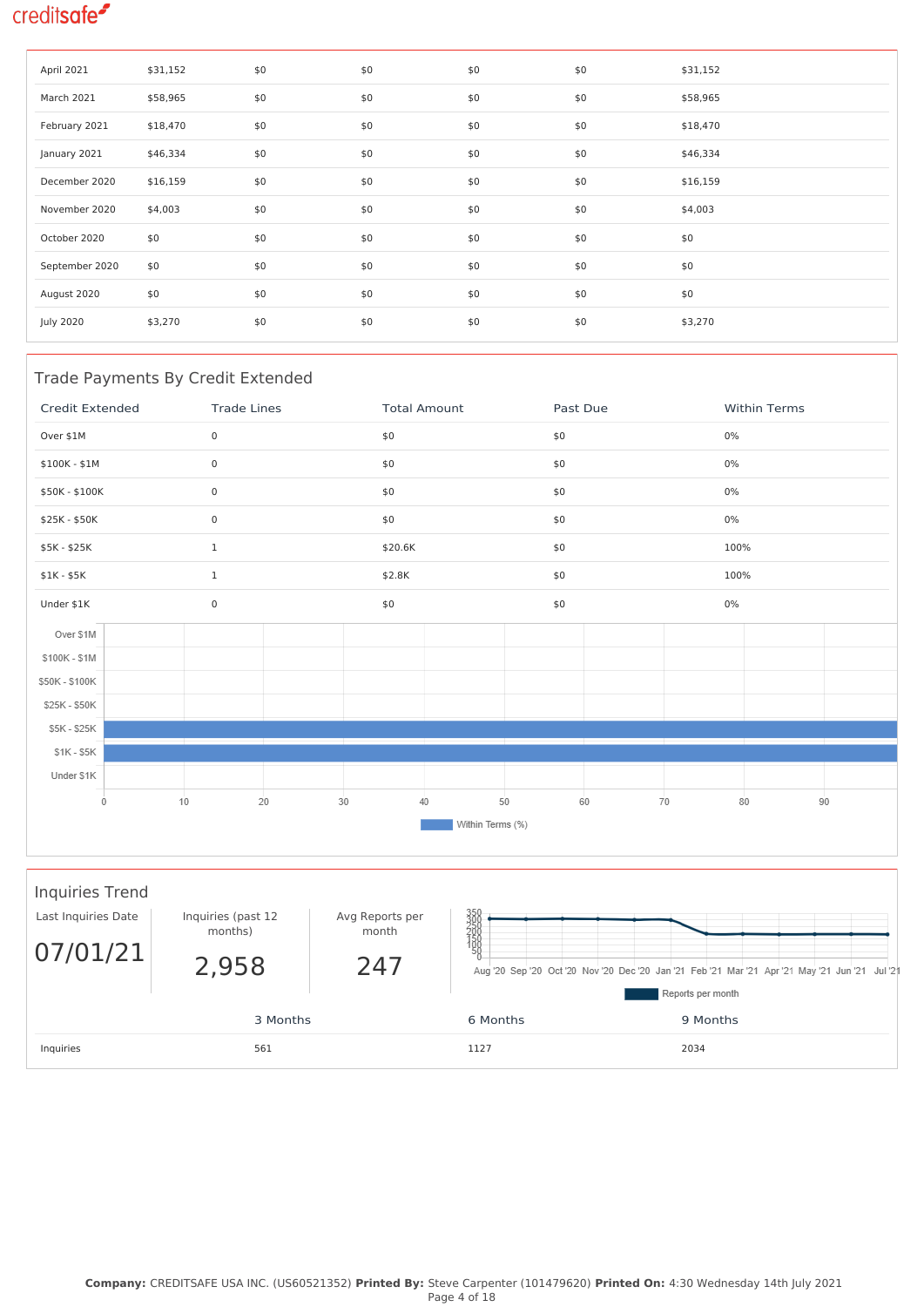

# Score/Limit

| <b>Risk Score</b>                                                                                                                                                                                                                                              |                                       |                                                                                                      | Credit Limit                                                                                                |  |  |  |
|----------------------------------------------------------------------------------------------------------------------------------------------------------------------------------------------------------------------------------------------------------------|---------------------------------------|------------------------------------------------------------------------------------------------------|-------------------------------------------------------------------------------------------------------------|--|--|--|
| Today's Score<br>87                                                                                                                                                                                                                                            | Score<br>Description<br>Very Low Risk | Score<br>$71 - 100$                                                                                  | Today's Limit<br>\$1M                                                                                       |  |  |  |
|                                                                                                                                                                                                                                                                | Low Risk                              | $51 - 70$                                                                                            | Definition                                                                                                  |  |  |  |
|                                                                                                                                                                                                                                                                | Moderate Risk                         | $30 - 50$                                                                                            | The Creditsafe recommended credit limit is calculated                                                       |  |  |  |
|                                                                                                                                                                                                                                                                | High Risk                             | $21 - 29$                                                                                            | using information from a company's payment record and<br>from the payment records of similar companies. The |  |  |  |
|                                                                                                                                                                                                                                                                | Very High Risk                        | $1 - 20$                                                                                             | company credit limit is our recommendation of the total                                                     |  |  |  |
|                                                                                                                                                                                                                                                                | No Score / Recent<br>Bankruptcy       | This includes bankruptcies,<br>insufficient information, negative<br>press, and other special cases. | maximum amount of credit that should be outstanding at<br>any one time.                                     |  |  |  |
| Definition                                                                                                                                                                                                                                                     |                                       |                                                                                                      |                                                                                                             |  |  |  |
| The Creditsafe Score works on a scale of 1-100 and predicts the likelihood that a business's<br>payment performance will become seriously delinguent, defined as 90-plus days beyond<br>terms within the next 12 months or that the business will go bankrupt. |                                       |                                                                                                      |                                                                                                             |  |  |  |

#### International Score

|   | Creditsafe International<br>Score |               | International Score Description | International Score Definition                                                                                                                                                                      |                                                                                                      |
|---|-----------------------------------|---------------|---------------------------------|-----------------------------------------------------------------------------------------------------------------------------------------------------------------------------------------------------|------------------------------------------------------------------------------------------------------|
| A |                                   | Very Low Risk |                                 | The Creditsafe International Score is a standardized score derived from the<br>Creditsafe score. It enables credit risk comparison between companies that<br>are registered in different countries. |                                                                                                      |
|   | <b>International Score</b>        |               | International Score Description | <b>US Score Description</b>                                                                                                                                                                         | <b>US Risk Score</b>                                                                                 |
|   | $\overline{A}$                    |               | Very Low Risk                   | Very Low Risk                                                                                                                                                                                       | $71 - 100$                                                                                           |
|   | B                                 |               | Low Risk                        | Low Risk                                                                                                                                                                                            | $51 - 70$                                                                                            |
|   | C                                 |               | Moderate Risk                   | Moderate Risk                                                                                                                                                                                       | $30 - 50$                                                                                            |
|   | D                                 |               | High Risk                       | High Risk                                                                                                                                                                                           | $21 - 29$                                                                                            |
|   | D                                 |               | High Risk                       | Very High Risk                                                                                                                                                                                      | $1 - 20$                                                                                             |
|   | $\bullet$ E                       |               | Not Rated                       | No Score / Recent Bankruptcy                                                                                                                                                                        | This includes bankruptcies, insufficient<br>information, negative press, and other<br>special cases. |

#### Risk Percentiles

| States. | US Percentile<br>This company is in the 100th percentile of companies in the United<br>This means that their Score is better than 100% of all other rated US<br>companies in the Creditsafe universe. |     |     |      | Industry Percentile<br>SIC 7323. |     | This company is in the 99th percentile within its industry.<br>This means that their Score is better than 99% of other companies under |     |      |
|---------|-------------------------------------------------------------------------------------------------------------------------------------------------------------------------------------------------------|-----|-----|------|----------------------------------|-----|----------------------------------------------------------------------------------------------------------------------------------------|-----|------|
| $0\%$   | 25%                                                                                                                                                                                                   | 50% | 75% | 100% | 0%                               | 25% | 50%                                                                                                                                    | 75% | 100% |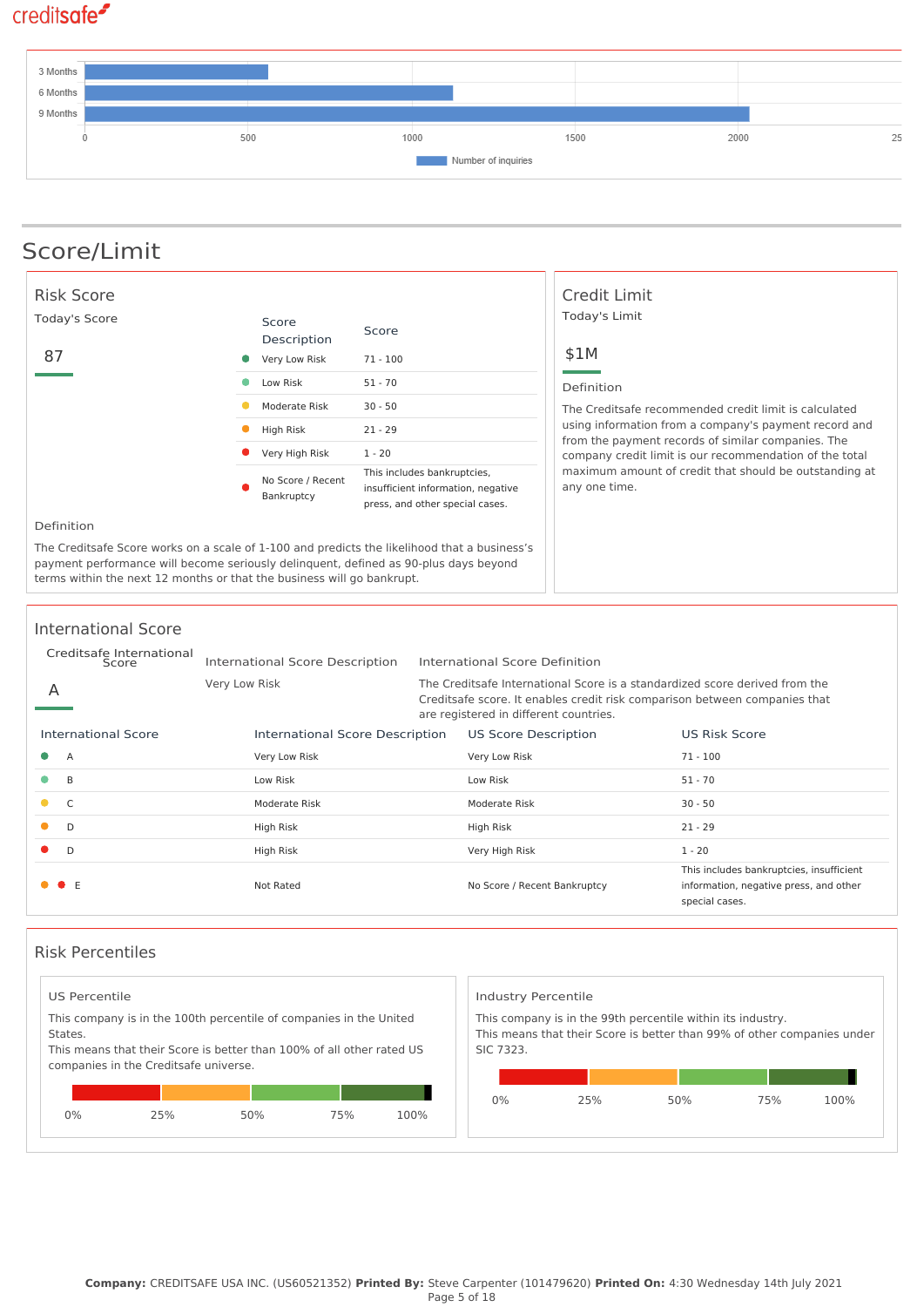# Commentaries - The company has been in business for 9 years. - The DBT for the company (0) is similar to other company in the same industry (3.9). The DBT for the company (0) compares favorably with other company in the same state (5.1).  $-$  The DBT Trend has remained stable over the last four months. The company has 7 legal filings registered against it with a total value of \$11,179. - The company is part of a group. The local score for this company has decreased from 92 to 87.



### Payment Data

### Payment Data

| <b>Trade Payment Dashboard</b>   |                                                                           |                                     |                    |                      |                                                           |                         |                          |  |  |
|----------------------------------|---------------------------------------------------------------------------|-------------------------------------|--------------------|----------------------|-----------------------------------------------------------|-------------------------|--------------------------|--|--|
|                                  |                                                                           | Days Beyond Terms Total Trade Lines | Active Trade Lines | <b>Total Balance</b> | Last Updated                                              | Recent High Credit      | Average Credit<br>Amount |  |  |
| $\Omega$                         |                                                                           | 26                                  | 26                 | \$26.8K              | 07/07/2021                                                | \$1.5M                  | \$1K                     |  |  |
| % Past Due                       |                                                                           | Past Due                            |                    |                      | Severely Past Due Highest \$ Past Due Highest \$ Severely | Industry<br>Performance | <b>Credit Ratio</b>      |  |  |
| 0%                               |                                                                           | \$0                                 | \$0                | \$0                  | \$0                                                       |                         |                          |  |  |
|                                  | Do you want to join the world's largest payment data program?<br>Join Now |                                     |                    |                      |                                                           |                         |                          |  |  |
| <b>Trade Payment Information</b> |                                                                           |                                     |                    |                      |                                                           |                         |                          |  |  |
| <b>Total Trade</b><br>Lines      | Current                                                                   | $1 - 30$                            |                    | $31 - 60$            | $61 - 90$                                                 | $91 +$                  | Total                    |  |  |
| 26                               | \$26,820                                                                  | \$0                                 |                    | \$0                  | \$0                                                       | \$0                     | \$26,820                 |  |  |
|                                  | 100.00%                                                                   | 0.00%                               |                    | 0.00%                | 0.00%                                                     | 0.00%                   | 100.00%                  |  |  |
|                                  |                                                                           |                                     |                    |                      |                                                           |                         |                          |  |  |

#### DBT Peer Analysis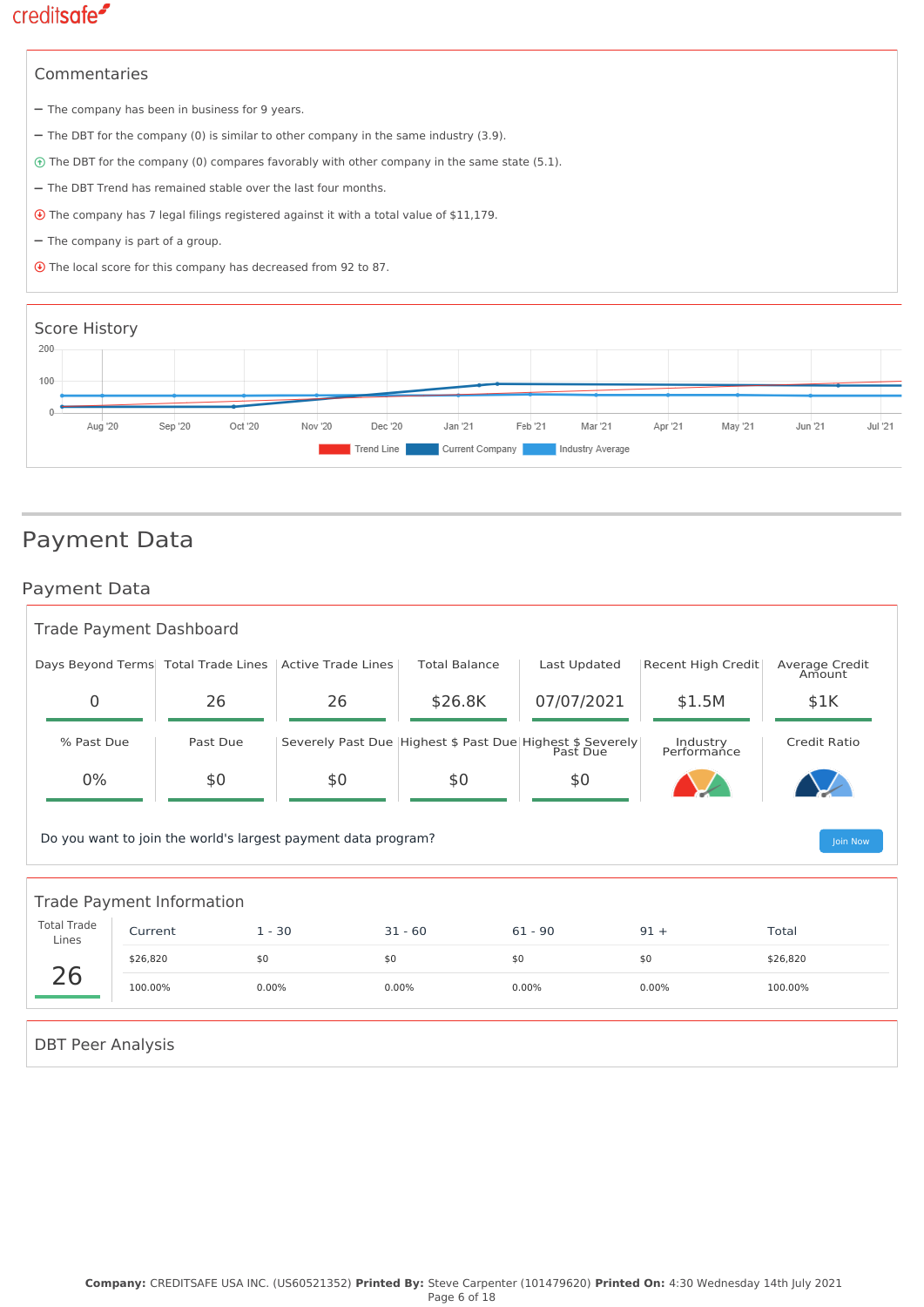



|            | Industry Breakdown                                   |                    |          |          |           |       |       |          |  |
|------------|------------------------------------------------------|--------------------|----------|----------|-----------|-------|-------|----------|--|
|            |                                                      | <b>Trade Lines</b> | Current  | $1 - 30$ | $31 - 60$ | 61-90 | $91+$ | Total    |  |
| È          | Information &<br>Communication '                     |                    | \$2,939  | \$0      | \$0       | \$0   | \$0   | \$2,939  |  |
| 噩          | Financial &<br>Insurance<br>Activities               | 5                  | \$1,125  | \$0      | \$0       | \$0   | \$0   | \$1,125  |  |
| $\sqrt{0}$ | Administrative<br>& Support<br>Service<br>Activities | 4                  | \$22,756 | \$0      | \$0       | \$0   | \$0   | \$22,756 |  |
| 圓          | Non-<br>Classifiable<br>Establishments               | 10                 | \$0      | \$0      | \$0       | \$0   | \$0   | \$0      |  |

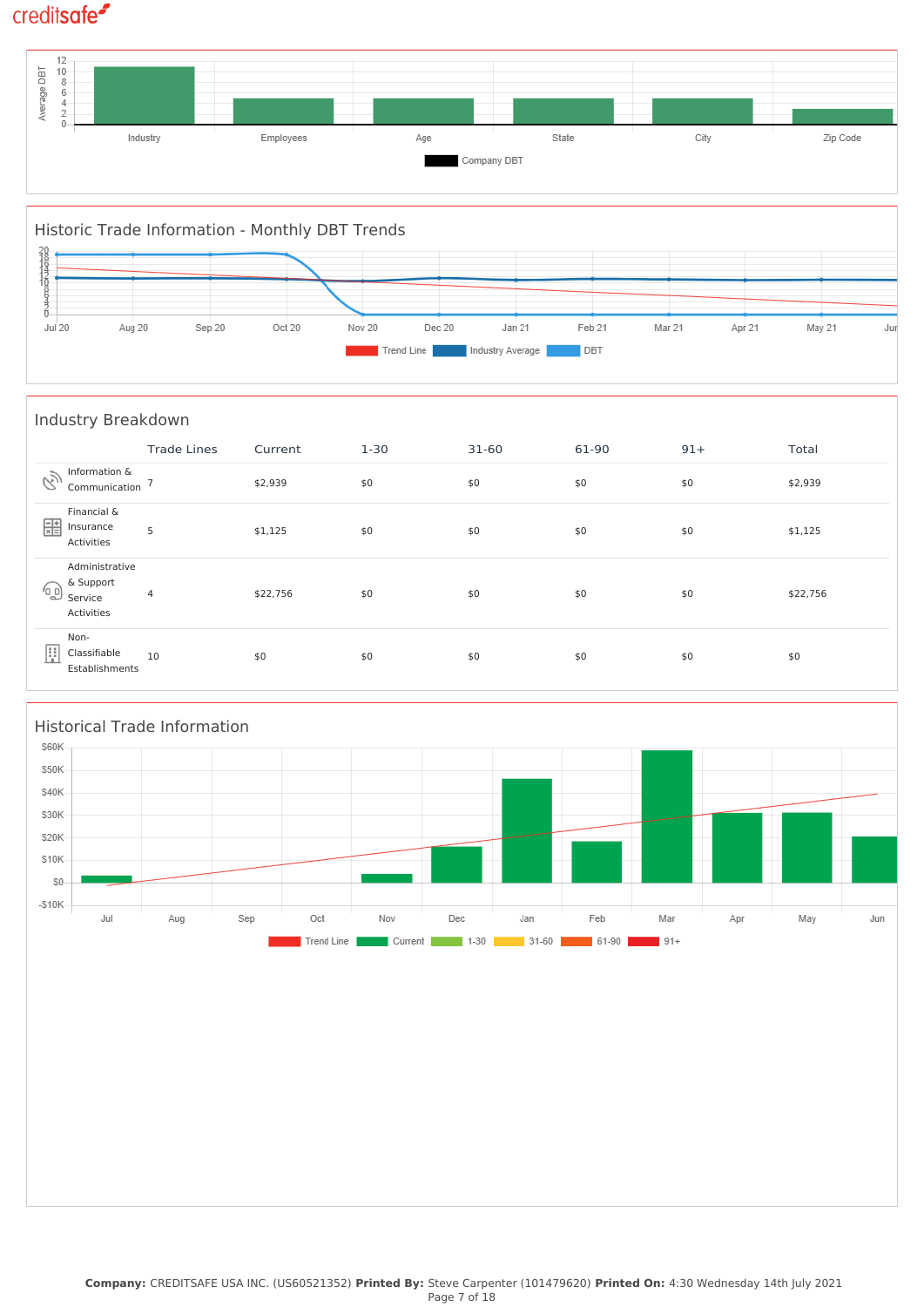

#### Trade Payments By Credit Extended

| Credit Extended | <b>Trade Lines</b> | <b>Total Amount</b> | Past Due | <b>Within Terms</b> |
|-----------------|--------------------|---------------------|----------|---------------------|
| Over \$1M       | $\mathbf 0$        | \$0                 | \$0      | $0\%$               |
| \$100K - \$1M   | $\mathbf 0$        | \$0                 | \$0      | 0%                  |
| \$50K - \$100K  | 0                  | \$0                 | \$0      | 0%                  |
| \$25K - \$50K   | $\mathbf 0$        | \$0                 | \$0      | 0%                  |
| \$5K - \$25K    |                    | \$20.6K             | \$0      | 100%                |
| $$1K - $5K$     |                    | \$2.8K              | \$0      | 100%                |
| Under \$1K      | $\mathbf 0$        | \$0                 | \$0      | 0%                  |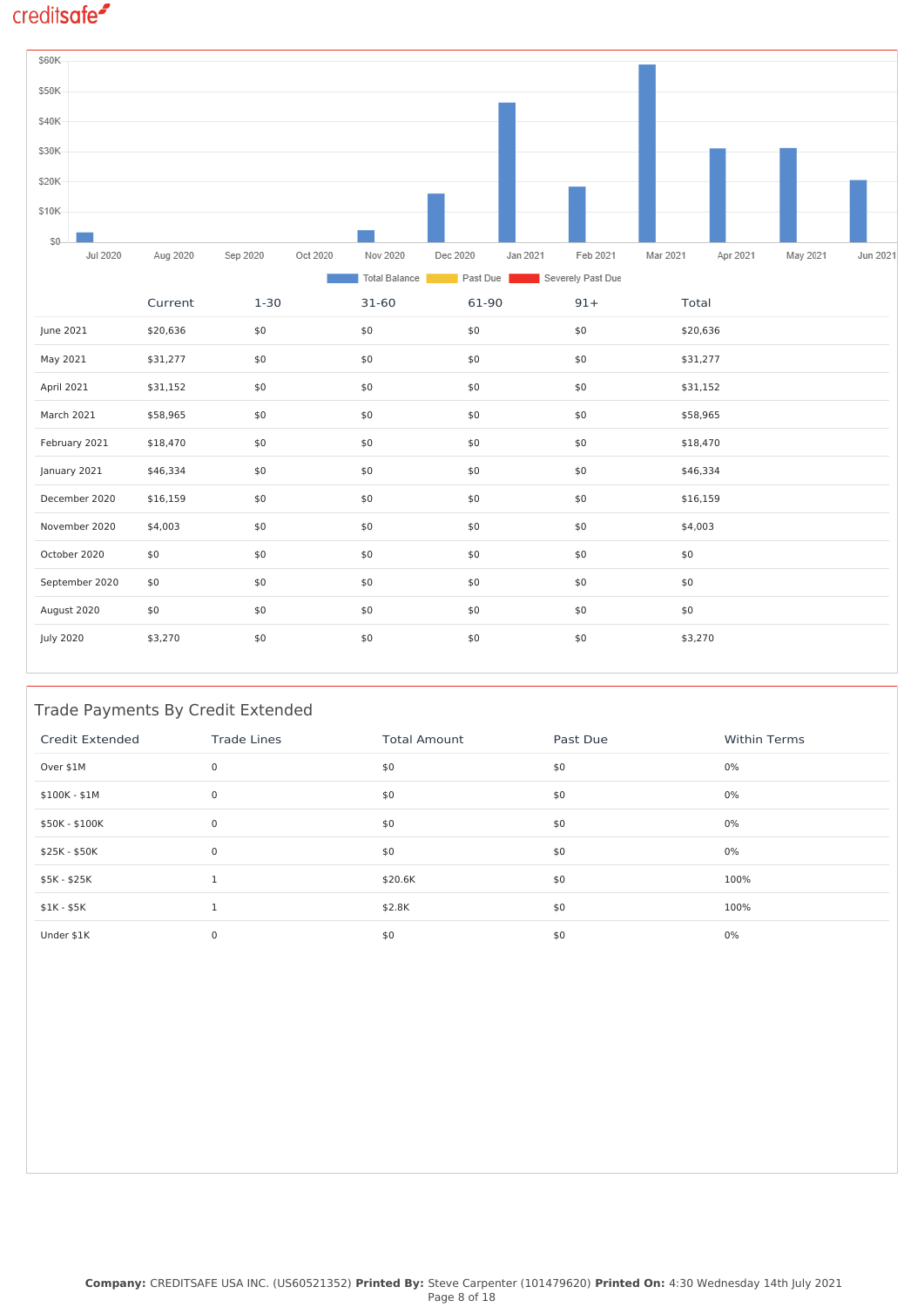

Lifetime High

Lifetime High

Lifetime High

Lifetime High



Trade Breakdown by Industry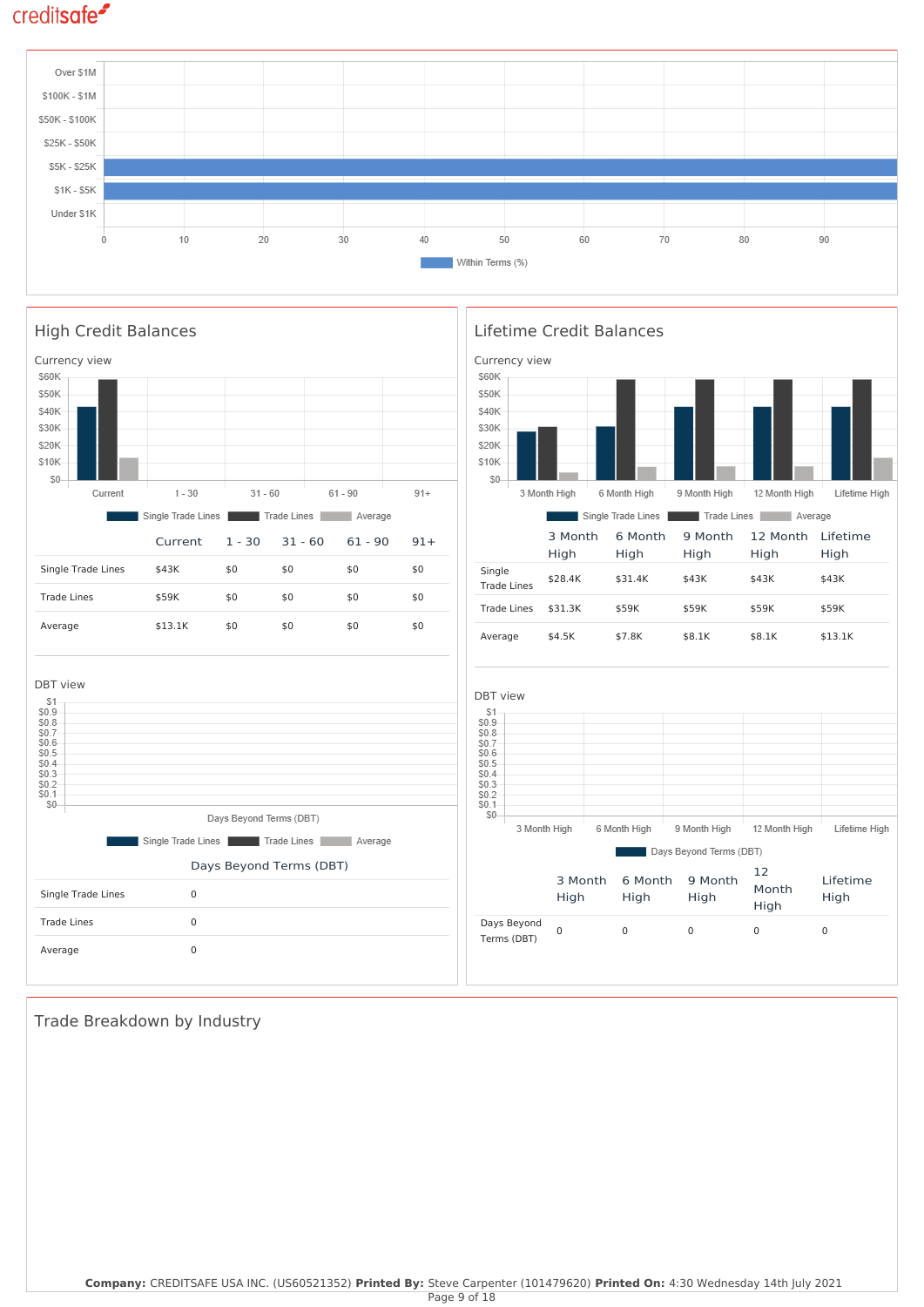

| <b>Group Trade Payment Information</b> |          |          |           |           |          |          |  |  |
|----------------------------------------|----------|----------|-----------|-----------|----------|----------|--|--|
| <b>Total Trade</b><br>Lines            | Current  | $1 - 30$ | $31 - 60$ | $61 - 90$ | $91 +$   | Total    |  |  |
|                                        | \$26,820 | \$0      | \$0       | \$0       | \$0      | \$26,820 |  |  |
|                                        | 100.00%  | 0.00%    | 0.00%     | $0.00\%$  | $0.00\%$ | 100.00%  |  |  |
|                                        |          |          |           |           |          |          |  |  |

| Group Industry Breakdown |                                                      |                    |          |          |           |       |       |          |
|--------------------------|------------------------------------------------------|--------------------|----------|----------|-----------|-------|-------|----------|
|                          |                                                      | <b>Trade Lines</b> | Current  | $1 - 30$ | $31 - 60$ | 61-90 | $91+$ | Total    |
| Q)                       | Information &<br>Communication                       |                    | \$2,939  | \$0      | \$0       | \$0   | \$0   | \$2,939  |
| 噩                        | Financial &<br>Insurance<br>Activities               | 5                  | \$1,125  | \$0      | \$0       | \$0   | \$0   | \$1,125  |
| 'ெ                       | Administrative<br>& Support<br>Service<br>Activities | 4                  | \$22,756 | \$0      | \$0       | \$0   | \$0   | \$22,756 |
| F                        | Non-<br>Classifiable<br>Establishments               | 10                 | \$0      | \$0      | \$0       | \$0   | \$0   | \$0      |

# Legal Filings

### Summary

| <b>Active Legal Filings Summary</b>                                                                                                    |            |            |                                     |                         |          |                                  |                    |  |
|----------------------------------------------------------------------------------------------------------------------------------------|------------|------------|-------------------------------------|-------------------------|----------|----------------------------------|--------------------|--|
|                                                                                                                                        | Bankruptcy | Judgements | Suits                               | <b>Tax Lien Filings</b> | Sum      | Cautionary<br><b>UCC Filings</b> | <b>UCC Filings</b> |  |
| This Company                                                                                                                           | No         | 0          | $\mathsf 0$                         | $\overline{7}$          | \$11,179 | 0                                | 0                  |  |
| <b>Most Recent Filings</b><br>Legal Filing<br>Date Filed<br>Filing Type<br>Case/Filing Number<br><b>Released Date</b><br><b>Status</b> |            |            |                                     |                         |          |                                  |                    |  |
| Tax Lien                                                                                                                               | 01/16/2020 |            | <b>STATE TAX LIEN</b>               | 2020SL0119              | Active   | $\overline{\phantom{a}}$         |                    |  |
| Tax Lien                                                                                                                               | 10/29/2018 |            | <b>STATE TAX LIEN</b>               | 201810214               | Active   | $\overline{\phantom{a}}$         |                    |  |
| Tax Lien                                                                                                                               | 07/05/2017 |            | STATE TAX WARRANT<br><b>RELEASE</b> | 11391456                | Released |                                  | 08/07/2017         |  |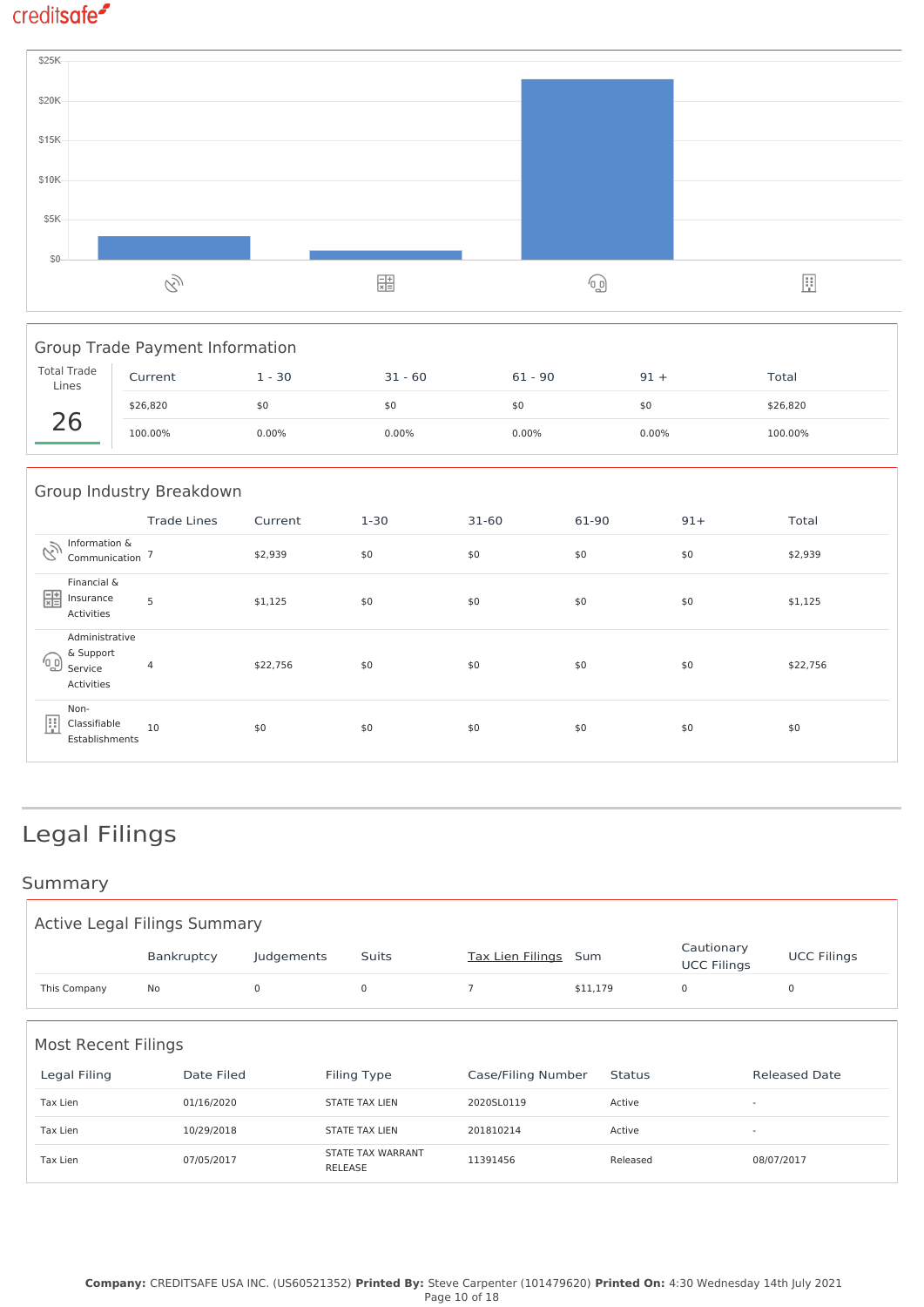

#### Liens

| Summary                |       |        |          |
|------------------------|-------|--------|----------|
|                        | Total | Active | Released |
| Number of Tax<br>Liens | 18    | 8      | 10       |

#### Active Tax Liens

| Date Filed | Filing Type           | Filing Number | Amount  | <b>Jurisdiction</b>             | <b>Action Type</b> |
|------------|-----------------------|---------------|---------|---------------------------------|--------------------|
| 01/16/2020 | <b>STATE TAX LIEN</b> | 2020SL0119    | \$2.906 | LEHIGH COUNTY PROTHONOTARY      | State Tax Lien     |
| 10/29/2018 | STATE TAX LIEN        | 201810214     | \$1,030 | NORTHAMPTON COUNTY PROTHONOTARY | State Tax Lien     |
| 04/17/2017 | <b>STATE TAX LIEN</b> | 355723        | \$414   | RICHLAND COUNTY RECORDER        | State Tax Lien     |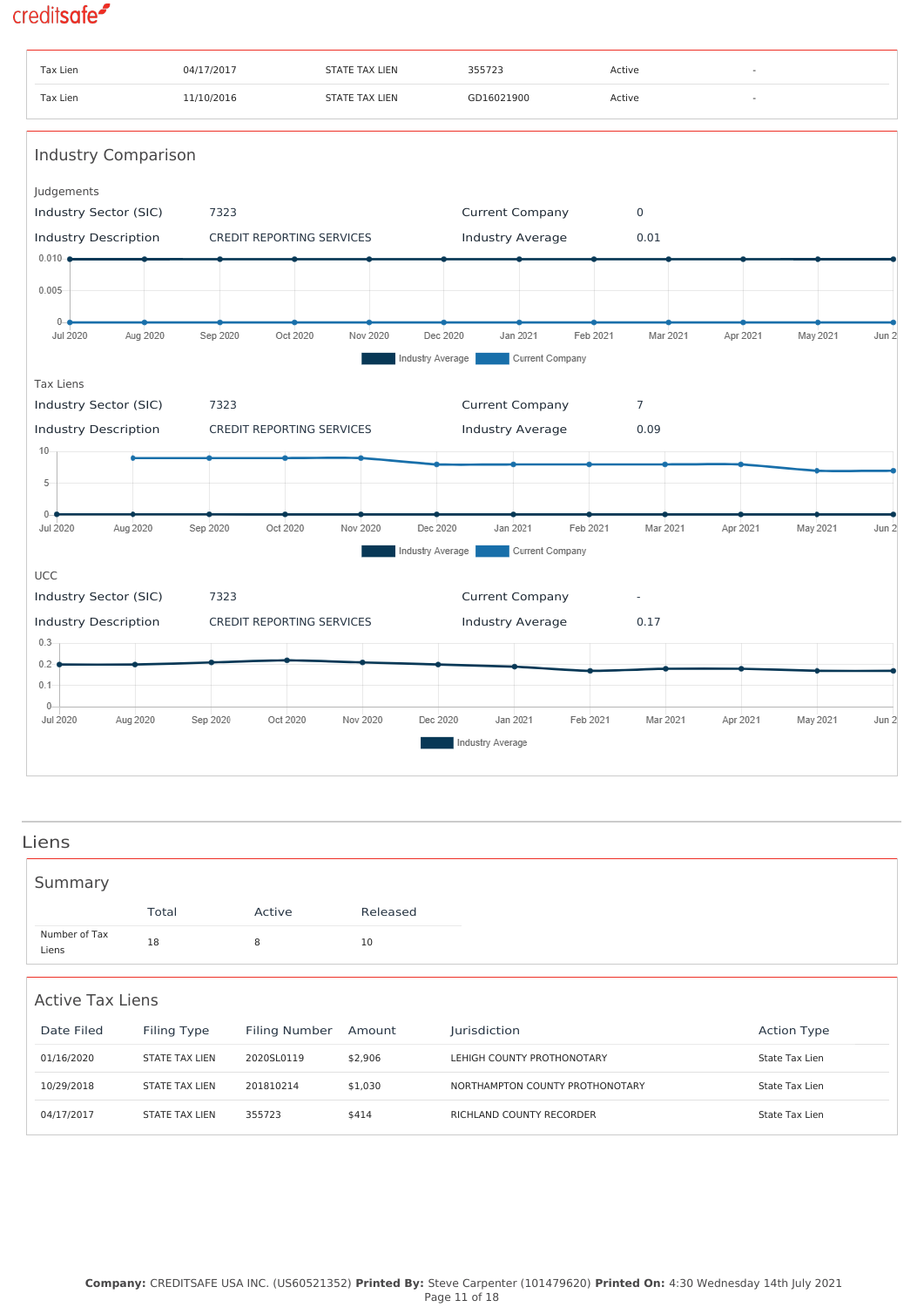| 11/10/2016 | <b>STATE TAX LIEN</b> | GD16021900   | \$2,913 | ALLEGHENY COUNTY CIVIL/FAMILY<br><b>DIVISION</b> | State Tax Lien |
|------------|-----------------------|--------------|---------|--------------------------------------------------|----------------|
| 12/03/2015 | <b>STATE TAX LIEN</b> | 201512020050 | \$345   | <b>COLUMBIA COUNTY CIRCUIT</b><br>COURT          | State Tax Lien |
| 03/25/2015 | <b>STATE TAX LIEN</b> | GD15004604   | \$880   | ALLEGHENY COUNTY CIVIL/FAMILY<br><b>DIVISION</b> | State Tax Lien |
| 07/14/2014 | <b>STATE TAX LIEN</b> | 201407141029 | \$1,279 | SACRAMENTO COUNTY<br><b>RECORDER</b>             | State Tax Lien |
| 03/03/2014 | <b>STATE TAX LIEN</b> | 20140016613  | \$1,071 | LEON COUNTY CIRCUIT COURT                        | State Tax Lien |

| Released Tax Liens |                  |                                            |                      |         |                                        |                          |  |  |
|--------------------|------------------|--------------------------------------------|----------------------|---------|----------------------------------------|--------------------------|--|--|
| Date Filed         | Released<br>Date | Filing Type                                | <b>Filing Number</b> | Amount  | Jurisdiction                           | <b>Action Type</b>       |  |  |
| 07/05/2017         | 08/07/2017       | STATE TAX WARRANT<br><b>RELEASE</b>        | 11391456             | \$496   | MARION COUNTY CIRCUIT COURT            | <b>State Tax Warrant</b> |  |  |
| 03/02/2016         | 03/17/2016       | STATE TAX WARRANT<br><b>RELEASE</b>        | 10860800             | \$608   | MARION COUNTY CIRCUIT COURT            | State Tax Warrant        |  |  |
| 02/08/2016         | 03/17/2016       | STATE TAX WARRANT<br><b>RELEASE</b>        | 10817196             | \$609   | MARION COUNTY CIRCUIT COURT            | <b>State Tax Warrant</b> |  |  |
| 01/22/2016         | 03/17/2016       | STATE TAX WARRANT<br><b>RELEASE</b>        | 10798716             | \$609   | MARION COUNTY CIRCUIT COURT            | <b>State Tax Warrant</b> |  |  |
| 01/20/2016         | 03/17/2016       | STATE TAX WARRANT<br><b>RELEASE</b>        | 10796025             | \$611   | MARION COUNTY CIRCUIT COURT            | <b>State Tax Warrant</b> |  |  |
| 12/04/2015         | 03/03/2016       | <b>STATE TAX WARRANT</b><br><b>RELEASE</b> | 10741394             | \$610   | MARION COUNTY CIRCUIT COURT            | <b>State Tax Warrant</b> |  |  |
| 12/03/2015         | 10/12/2016       | <b>STATE TAX LIEN</b><br><b>RELEASE</b>    | 201612016580         | \$0     | <b>COLUMBIA COUNTY CIRCUIT COURT</b>   | State Tax Lien           |  |  |
| 09/03/2015         | 09/03/2015       | <b>STATE TAX LIEN</b><br><b>RELEASE</b>    | GD15015162           | \$2,691 | ALLEGHENY COUNTY CIVIL/FAMILY DIVISION | State Tax Lien           |  |  |
| 02/25/2015         | 10/12/2016       | <b>STATE TAX LIEN</b><br><b>RELEASE</b>    | 201612016575         | \$2,356 | COLUMBIA COUNTY CIRCUIT COURT          | State Tax Lien           |  |  |
| 02/25/2015         | 08/12/2015       | <b>STATE TAX LIEN</b><br><b>RELEASE</b>    | 201512013693         | \$330   | COLUMBIA COUNTY CIRCUIT COURT          | State Tax Lien           |  |  |

# Company Details

### Company Details

| Company Information                                           |                |                                       |              |  |  |  |  |
|---------------------------------------------------------------|----------------|---------------------------------------|--------------|--|--|--|--|
| Company Type                                                  | Corporation    | <b>Years in Business</b>              | 9 years      |  |  |  |  |
| Address Type                                                  | Street Address | Estimated Annual Revenue \$20,000,000 |              |  |  |  |  |
| Estimated Number of<br>Employees                              | 150            | Location Type                         | Headquarters |  |  |  |  |
| Primary SIC Code Industry BUSINESS SERVICES<br>Classification |                |                                       |              |  |  |  |  |
|                                                               |                |                                       |              |  |  |  |  |

### Activities

| Classification                               | Code   | Description               |
|----------------------------------------------|--------|---------------------------|
| <b>NAICS</b>                                 | 561450 | <b>CREDIT BUREAUS</b>     |
| U.S. Standard Industrial Classification 1987 | 7323   | CREDIT REPORTING SERVICES |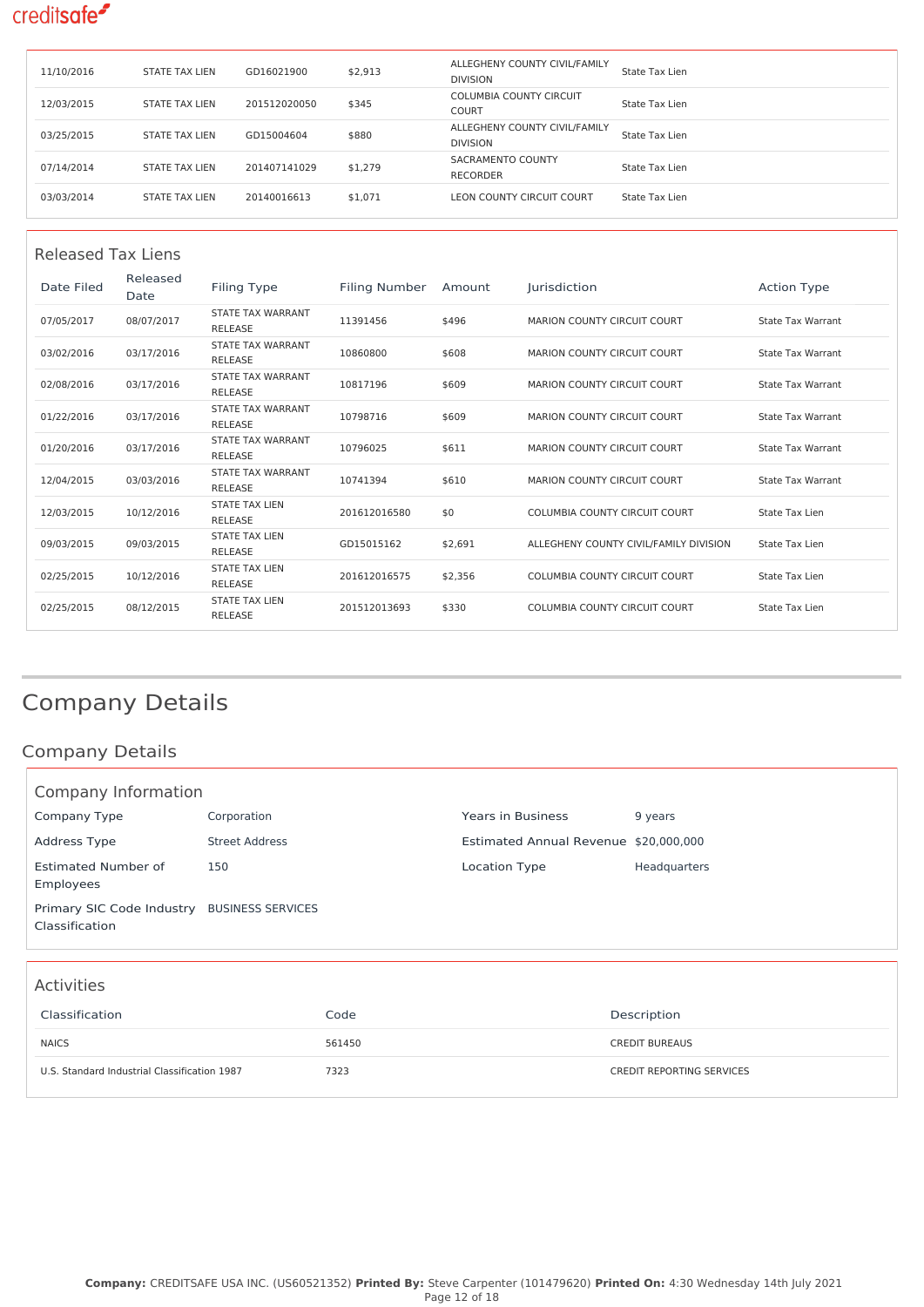

#### Government Information

| Loan Summary    |                             |                                         |                        |                                         |
|-----------------|-----------------------------|-----------------------------------------|------------------------|-----------------------------------------|
| Number of Loans | <b>Total Gross Approval</b> | <b>Total SBA Guaranteed</b><br>Approval | Longest Term In Months | <b>Total Gross Charge Off</b><br>Amount |
|                 | \$1.5M                      |                                         |                        |                                         |
|                 |                             |                                         |                        |                                         |

| Loan Information |                                   |                                                          |                          |                          |                          |                            |  |  |
|------------------|-----------------------------------|----------------------------------------------------------|--------------------------|--------------------------|--------------------------|----------------------------|--|--|
| <b>Bank Name</b> | PPP PRGM - HUNTINGDON VALLEY BANK |                                                          |                          |                          |                          |                            |  |  |
| Street           |                                   | ACTUAL APPROV AMT AS REPORTED<br>BY SBA: C \$1-2 MILLION | City                     |                          | 0 JOBS RETAINED          |                            |  |  |
| State            |                                   |                                                          | <b>ZIP</b>               |                          | <b>NA</b>                |                            |  |  |
| Approval Date    | Gross Approval                    | <b>SBA Guaranteed</b><br>Approval                        | Initial Interest<br>Rate | Term (Months)            | Charge Off Date          | Gross Charge Off<br>Amount |  |  |
| 04/29/2020       | \$1,500,000                       | $\overline{\phantom{a}}$                                 | undefined %              | $\overline{\phantom{a}}$ | $\overline{\phantom{a}}$ | $\overline{\phantom{a}}$   |  |  |
|                  |                                   |                                                          |                          |                          |                          |                            |  |  |

### Corporate Record

| Corporate Record           |                                                                                                                                             |
|----------------------------|---------------------------------------------------------------------------------------------------------------------------------------------|
| <b>Business Name</b>       | CREDITSAFE USA INC.                                                                                                                         |
| Address                    | 4635 CRACKERSPORT RD, ALLENTOWN, PA, 18104                                                                                                  |
| <b>Business Legal Name</b> | CREDITSAFE USA INC.                                                                                                                         |
| <b>Filing Date</b>         | 01/15/2021                                                                                                                                  |
| <b>SOS Charter Number</b>  | 1294686                                                                                                                                     |
| <b>Status</b>              | Active                                                                                                                                      |
| <b>Incorporation Date</b>  | 12/27/2018                                                                                                                                  |
| <b>Incorporation State</b> | Delaware (DE)                                                                                                                               |
| <b>Principal State</b>     | Delaware (DE)                                                                                                                               |
| Foreign/Domestic           | Foreign                                                                                                                                     |
| Profit/Non-Profit          | Undetermined                                                                                                                                |
|                            | This deal is further assessment to be a subset of the information of a starter detection that are accompanied as a starter of the second of |

 $\mathbb G$  This data is for information purposes only. Certification of the information can only be obtained through the government agency that is the source of<br>Ithis information this information

| <b>Additional Corporate Records</b>                                                                                                                               |                 |                                                    |                    |             |                    |  |  |  |
|-------------------------------------------------------------------------------------------------------------------------------------------------------------------|-----------------|----------------------------------------------------|--------------------|-------------|--------------------|--|--|--|
| <b>Business Name</b>                                                                                                                                              | SOS Charter No. | Address                                            | Incorporation Date | Filing Date | <b>Status</b>      |  |  |  |
| CREDITSAFE USA INC.                                                                                                                                               | 4109908         | 4635 CRACKERSPORT<br>ROAD, ALLENTOWN, PA.<br>18104 | 05/18/2012         | 05/18/2012  | • Active           |  |  |  |
| <b>CREDITSAFE USA INC.</b>                                                                                                                                        | F19310960       | 4635 CRACKERSPORT RD.<br>ALLENTOWN, PA. 18104      | 12/27/2018         | 01/08/2021  | $\bullet$ Inactive |  |  |  |
| This data is for information purposes only. Certification of the information can only be obtained through the government agency that is the source of<br>$\bf(i)$ |                 |                                                    |                    |             |                    |  |  |  |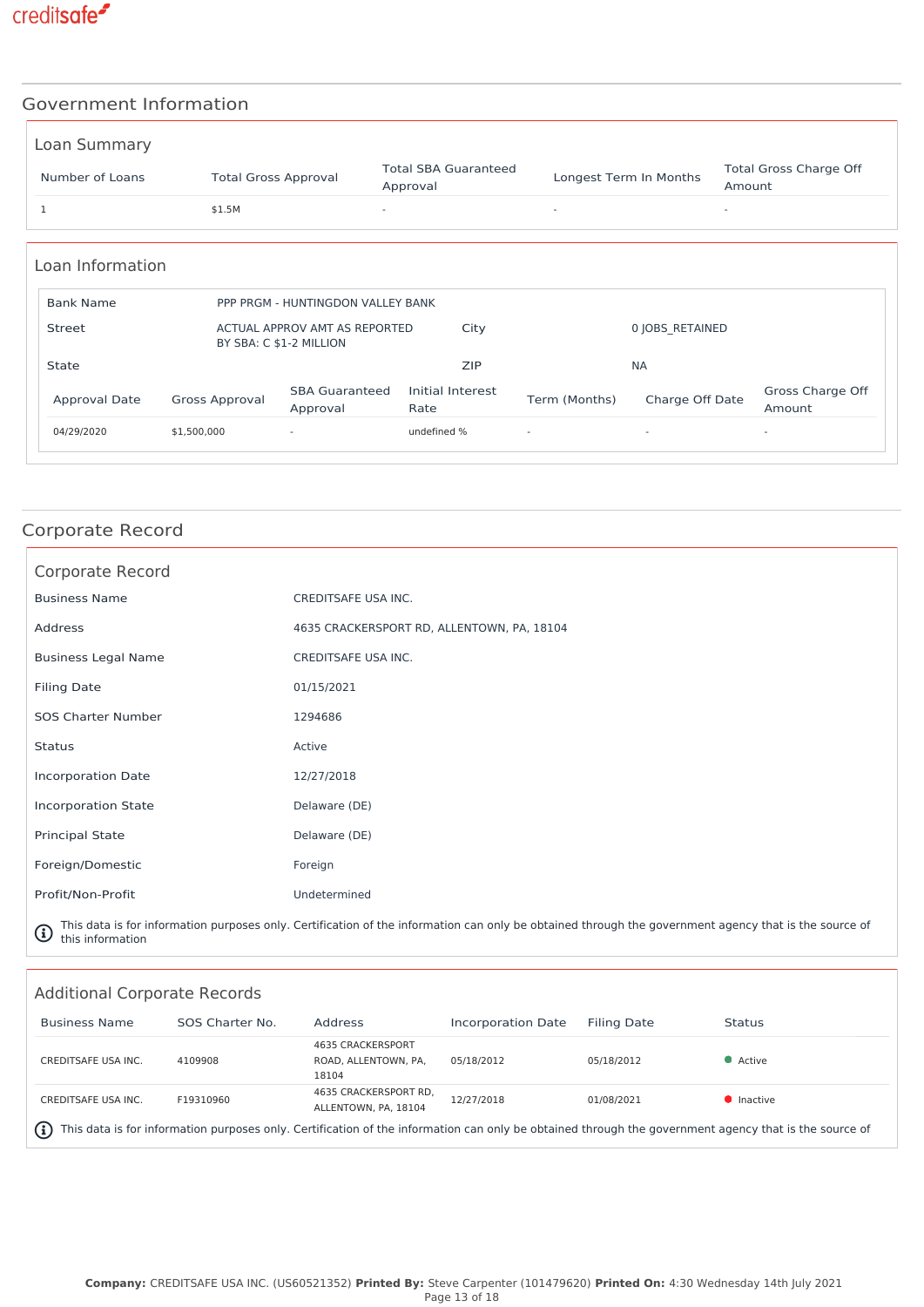# **Officers**

Corporate Officers

| Corporate Officers  |                                             |             |                 |               |       |
|---------------------|---------------------------------------------|-------------|-----------------|---------------|-------|
| <b>Contact Name</b> | Contact Title                               | Address     | City            | State         | ZIP   |
| MATTHEW J DEBBAGE   | PRESIDENT/CHIEF EXECUTIVE<br><b>OFFICER</b> | 620 8TH AVE | <b>NEW YORK</b> | New York (NY) | 10018 |

### Possible Links

There was a problem with your request. Please try again.

| <b>International Possible Links</b>         |                          |             |                |                          |               |
|---------------------------------------------|--------------------------|-------------|----------------|--------------------------|---------------|
| Company Name                                | Local<br>Number          | Safe Number | <b>Address</b> | Date of<br>Accounts      | <b>Status</b> |
| (CA)CREDITSAFE USA, INC.                    | $\overline{\phantom{a}}$ | CA07494263  | ÷,             | $\sim$                   | • Active      |
| (CA)CREDITSAFE USA, INC.                    |                          | CA07490258  |                |                          | Active        |
| (CA)CREDITSAFE USA, INC.                    |                          | CA07490639  |                |                          | Active        |
| (NL)Knoppen Creditsafe                      | 64845109                 | NL04130041  | ÷,             |                          | Non-active    |
| (GB)CREDITSAFE LIMITED                      | 07941364                 | UK08186390  |                | 12/31/2019               | • Active      |
| (IN)CREDITSAFE INFO SERVICES INDIA          | ÷.                       | WW05602694  |                | $\sim$                   | Active        |
| (NO)CREDITSAFE NORWAY AS                    | 914328888                | NO02450020  |                | 12/31/2019               | Active        |
| (GB)CREDITSAFE UK LIMITED                   | 07941342                 | UK08186368  | $\bar{a}$      | 12/31/2019               | Active        |
| (GB)CREDITSAFE FIRST LIMITED                | 07941488                 | UK08186514  | $\sim$         | 12/31/2019               | Active        |
| (IE) CREDITSAFE IRELAND LIMITED             | IE441750                 | IE00433394  |                | 12/31/2019               | Active        |
| (IT)CREDITSAFE ITALIA S.R.L.                | 07589380968              | IT02903722  |                | 12/31/2020               | Active        |
| (BE)CREDITSAFE BELGIUM NV                   | 828450670                | BE01435042  |                | 12/31/2019               | Active        |
| (GB)CREDITSAFE INFORMATION SERVICES LIMITED | 07941640                 | UK08186666  |                | 12/31/2019               | Active        |
| (SE)Creditsafe i Sverige AB                 | 5565144408               | SE00916021  | $\sim$         | 12/31/2019               | Active        |
| (LU)CREDITSAFE CYPRUS LIMITED               | B239305                  | LU00432401  |                | 12/31/2019               | Active        |
| (GB)CREDITSAFE BUSINESS SOLUTIONS LIMITED   | 03836192                 | UK03490298  |                | 12/31/2019               | • Active      |
| (GB)CREDITSAFE (INSURANCE SERVICES) LIMITED | 02332544                 | UK01995413  | ä,             | $\overline{\phantom{a}}$ | Non-active    |
| (NL)Creditsafe Nederland B.V.               | 34288893                 | NL02171763  |                | 12/31/2018               | • Active      |
| (GB)CREDITSAFE UK HOLDING LIMITED           | 12314045                 | UK17891232  | $\sim$         | $\sim$                   | Active        |
| (GB)CREDITSAFE IRELAND LIMITED              | FC035438                 | UK16792966  |                | 12/31/2019               | • Active      |
| (DK)CREDITSAFE DANMARK A/S                  | 25165020                 | DK05100011  |                |                          | Non-active    |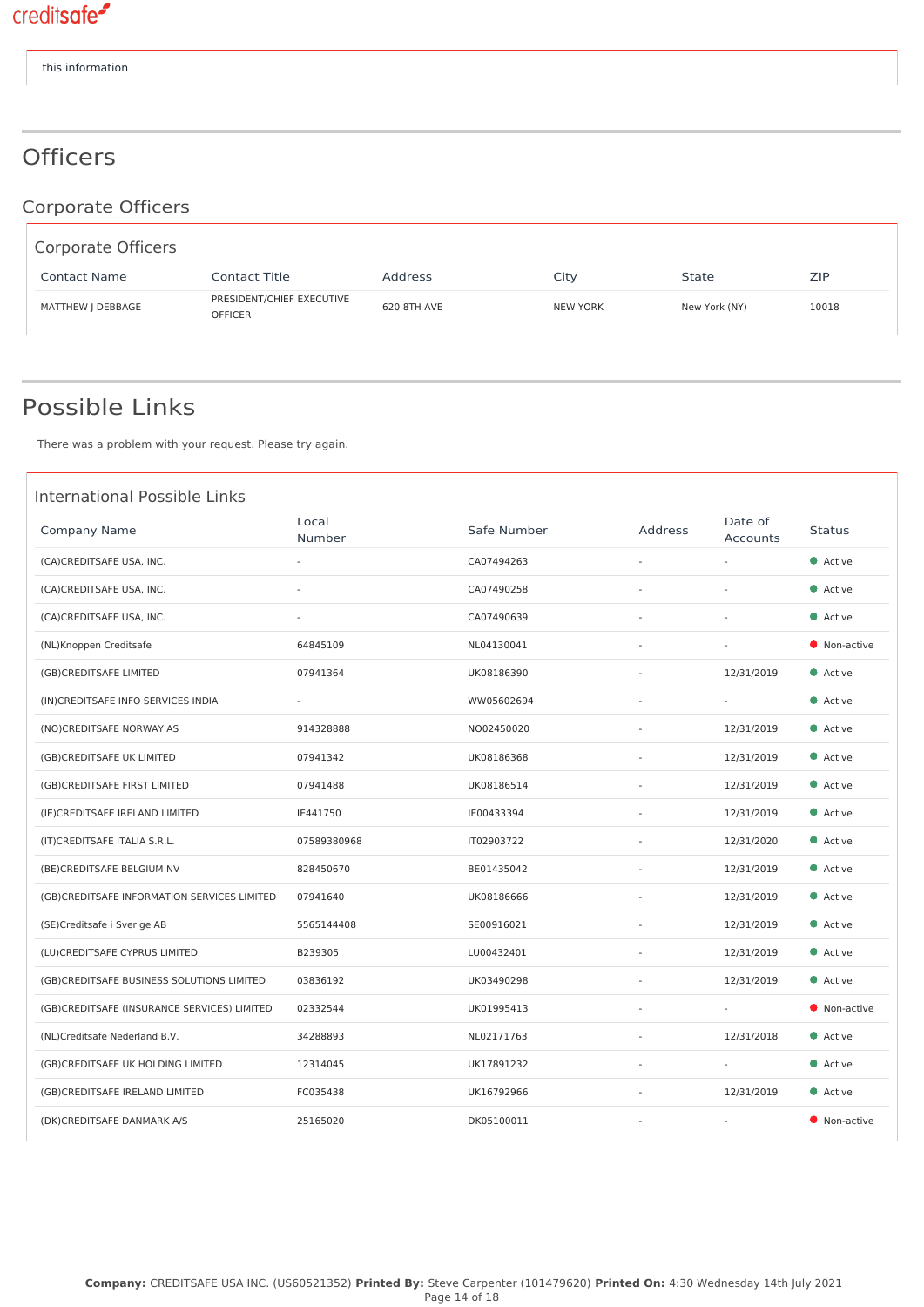| (GB)CREDITSAFE SERVICES LIMITED                                                                                          | 12297233     | UK17866117 | $\overline{\phantom{a}}$ |            | • Active |  |
|--------------------------------------------------------------------------------------------------------------------------|--------------|------------|--------------------------|------------|----------|--|
| (DE)Creditsafe Deutschland GmbH                                                                                          | HRB 123430 B | DE02033209 |                          | 12/31/2019 | • Active |  |
| (IE)CREDITSAFE SERVICES LIMITED                                                                                          | IE909343     | IE01294179 | $\overline{\phantom{a}}$ |            | • Active |  |
| (DK)CREDITSAFE DENMARK ApS                                                                                               | 36074906     | DK03531806 |                          | 12/31/2020 | • Active |  |
| We have provided only the first 25 rows of data, for more rows please visit our website or contact your account manager. |              |            |                          |            |          |  |

# Group

### Group Structure

| <b>Group Structure Statistics</b> |                              |                | <b>Group Structure Summary</b>           |                |  |                                 |  |
|-----------------------------------|------------------------------|----------------|------------------------------------------|----------------|--|---------------------------------|--|
| Group                             | 21 companies in 12 countries |                | Ultimate Holding Company (NL)CARAGANA BV |                |  |                                 |  |
| Linkages                          | 8 companies in 7 countries   |                | <b>Holding Company</b>                   |                |  | (NL)SAFE INFORMATION GROUP N.V. |  |
| <b>Group Structure Analysis</b>   |                              |                |                                          |                |  |                                 |  |
|                                   | <b>Current Company</b>       | Minimum        |                                          | Average        |  | Maximum                         |  |
| Score                             | 87                           | 87             |                                          | 87             |  | 87                              |  |
| Limit                             | \$1M                         | \$1M           |                                          | \$1M           |  | \$1M                            |  |
| <b>DBT</b>                        | 0                            | 0              |                                          | $\mathbf 0$    |  | 0                               |  |
| Legal Filings                     | $\overline{7}$               | $\overline{7}$ |                                          | $\overline{7}$ |  | $\overline{7}$                  |  |
| Legal Filings Value               | \$11.2K                      | \$11.2K        |                                          | \$11.2K        |  | \$11.2K                         |  |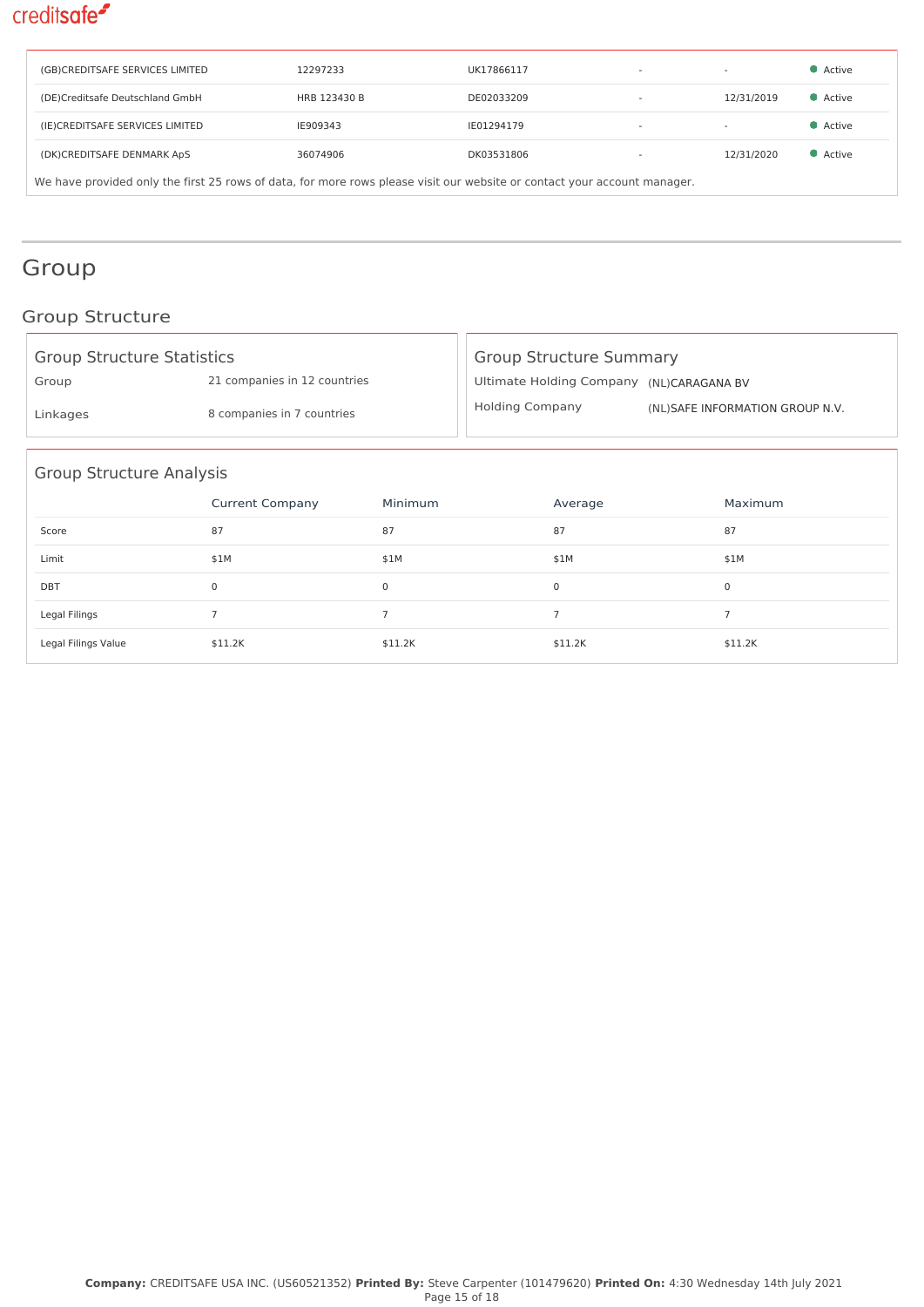

| Group Structure                               |         |                   |              |             |                                     |                    |
|-----------------------------------------------|---------|-------------------|--------------|-------------|-------------------------------------|--------------------|
| <b>Company Name</b>                           | Country | Safe Number Score |              | <b>DBT</b>  | Limit                               | <b>Legal Count</b> |
| CARAGANA BV                                   | (NL)    | WY10005567        |              | N/A         | $\omega$                            |                    |
| SAFE INFORMATION GROUP N.V.                   | (NL)    | NL05262232        | $\bullet$ 61 | N/A         | • 5M                                | ä,                 |
| COMPANY CHECK LTD                             | (GB)    | UK04551728        | ● 83         | N/A         | $E$ £34.5K                          |                    |
| CREDITSAFE DEUTSCHLAND GMBH                   | (DE)    | DE02033209        | 58           | N/A         | $\bullet$ $\epsilon$ 410K           |                    |
| CREDITSAFE NEDERLAND B.V.                     | (NL)    | NL02171763        | 65           | N/A         | $\bullet$ $\epsilon$ 2.5K           |                    |
| CREDITSAFE USA INC.                           | (US)    | US60521352        | $\bullet$ 87 | $\bullet$ 0 | $•$ \$1M                            | 97(511.2K)         |
| MARKETSAFE SVERIGE AB                         | (SE)    | ÷,                |              | N/A         | $\sim$                              | ä,                 |
| -13<br>SAFE INFORMATION GROUP                 | (NL)    |                   |              | N/A         |                                     |                    |
| <b>IC</b><br>CREDITSAFE BELGIUM NV            | (BE)    | BE01435042        | $\bullet$ 64 | N/A         | $\bullet$ $\epsilon$ <sub>5</sub> K |                    |
| IÐ<br>CREDITSAFE BUSINESS SOLUTIONS LIMITED   | (GB)    | UK03490298        | 99           | N/A         | • E2.3M                             |                    |
| CREDITSAFE INFORMATION SERVICES LIMITED       | (GB)    | UK08186666        | N/A          | N/A         |                                     |                    |
| CREDITSAFE ITALIA SRL                         | (IT)    | IT02903722        | 62           | N/A         | $\bullet$ $\epsilon$ 67K            |                    |
| HC-<br><b>CREDITSAFE LIMITED</b>              | (GB)    | UK08186390        | N/A          | N/A         |                                     |                    |
| CREDITSAFE SERVICES LIMITED                   | (GB)    | UK08186514        | N/A          | N/A         |                                     |                    |
| <b>CREDITSAFE UK LIMITED</b>                  | (GB)    | UK08186368        | N/A          | N/A         |                                     |                    |
| <b>CREDITSAFE CYPRUS LTD</b>                  | (CY)    | WY90000001        |              | N/A         |                                     |                    |
| HC-<br><b>CREDITSAFE DENMARK APS</b>          | (DK)    | DK03531806        | $\bullet$ 34 | N/A         | •4Kkr                               |                    |
| CREDITSAFE I SVERIGE AB                       | (SE)    | SE00916021        | 94           | N/A         | 9.9Kkr                              |                    |
| $\vdash \simeq$<br>CREDITSAFE IRELAND LIMITED | (IE)    | IE00433394        | 979          | N/A         | • 645K                              |                    |
| <b>CREDITSAFE NORWAY AS</b>                   | (NO)    | NO02450020        | $\bullet$ 27 | N/A         | $\bullet$ 0kr                       |                    |
| SOLVABILITE ENTREPRISE                        | (FR)    | FR08924672        | 96           | N/A         | $\bullet$ $\epsilon$ 170K           |                    |

| Most Common US Industries        |              |  |  |  |  |  |
|----------------------------------|--------------|--|--|--|--|--|
| Industry                         | Occurences   |  |  |  |  |  |
| 7323 - CREDIT REPORTING SERVICES | $\mathbf{1}$ |  |  |  |  |  |

#### Most Common Global Directors

| Officer               | Occurences     |
|-----------------------|----------------|
| Cato Syversen         | 10             |
| MATTHEW DEBBAGE       | 7              |
| <b>Richard Davies</b> | 6              |
| <b>Hector Gow</b>     | 5              |
| <b>CATO SYVERSEN</b>  | $\overline{4}$ |

# Linkages Linkages Summary Companies Countries 8 a *1*

Linkages **Company:** CREDITSAFE USA INC. (US60521352) **Printed By:** Steve Carpenter (101479620) **Printed On:** 4:30 Wednesday 14th July 2021 Page 16 of 18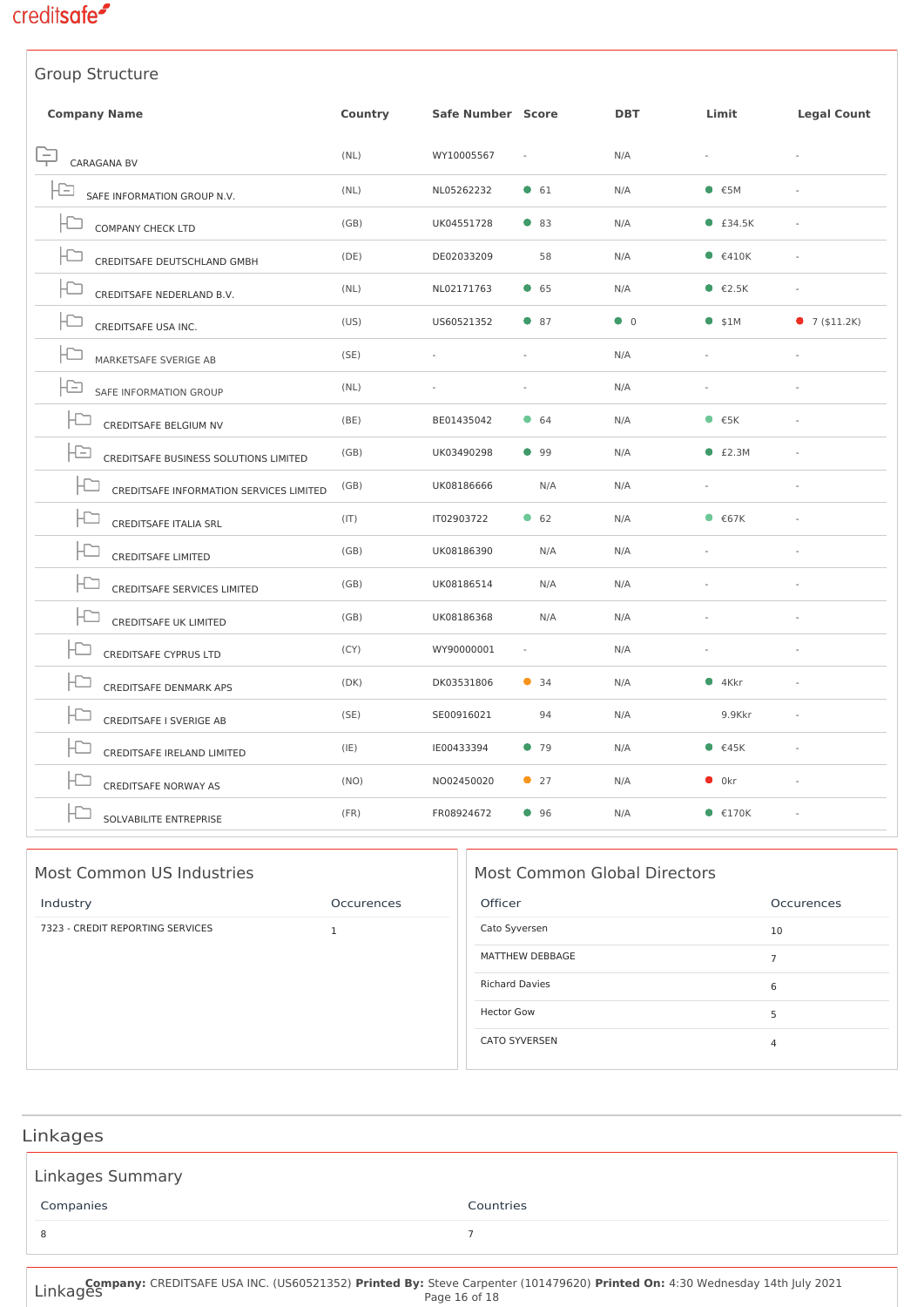| <b>OCTDE OFFICE</b><br><b>CENTRAL DE</b><br>TRAITEMENT DE<br><b>DONNEE SUR LES</b><br><b>ENTREPR</b> | (FR) | FR18557042  | $\overline{\phantom{a}}$ | • 51                     | $\bullet$ $\epsilon$ 2.8K         | $\sim$                   |
|------------------------------------------------------------------------------------------------------|------|-------------|--------------------------|--------------------------|-----------------------------------|--------------------------|
| CREDITSAFE<br><b>TECHNOLOGY PRIVATE</b><br>LIMITED                                                   | (IN) | ٠           | $\overline{\phantom{a}}$ | $\overline{\phantom{a}}$ | ₹0                                | $\overline{\phantom{a}}$ |
| DATA SOLUTIONS<br>SINGAPORE PTE<br>LIMITED                                                           | (SG) | ٠           | $\sim$                   | $\sim$                   | \$0                               | $\overline{\phantom{a}}$ |
| Creditsafe Japan co.,<br>Itd.                                                                        | (IP) | JP003856109 | $\overline{\phantom{a}}$ | • 55                     | $*700K$                           | $\overline{\phantom{a}}$ |
| Safe Information Group<br>N.V.                                                                       | (NL) | NL01247796  | 12/31/2019               | $\bullet$ N/A            | $\bullet$ $\epsilon$ <sup>0</sup> | $\sim$                   |
| <b>BORASCO HOLDING</b><br>S.à r.l.                                                                   | (LU) | LU00124658  | 12/31/2019               | • 26                     | $\bullet$ $\epsilon$ <sup>0</sup> | $\sim$                   |
| MARKETSAFE.COM<br>LIMITED                                                                            | (GB) | UK04692183  | 12/31/2014               | N/A                      | £0                                | $\sim$                   |
| <b>CREDITSAFE IRELAND</b><br>LIMITED                                                                 | (GB) | UK16792966  | 12/31/2019               | 61                       | £22.5K                            | £1,170,984               |

# Business Spend



Group Business Spend